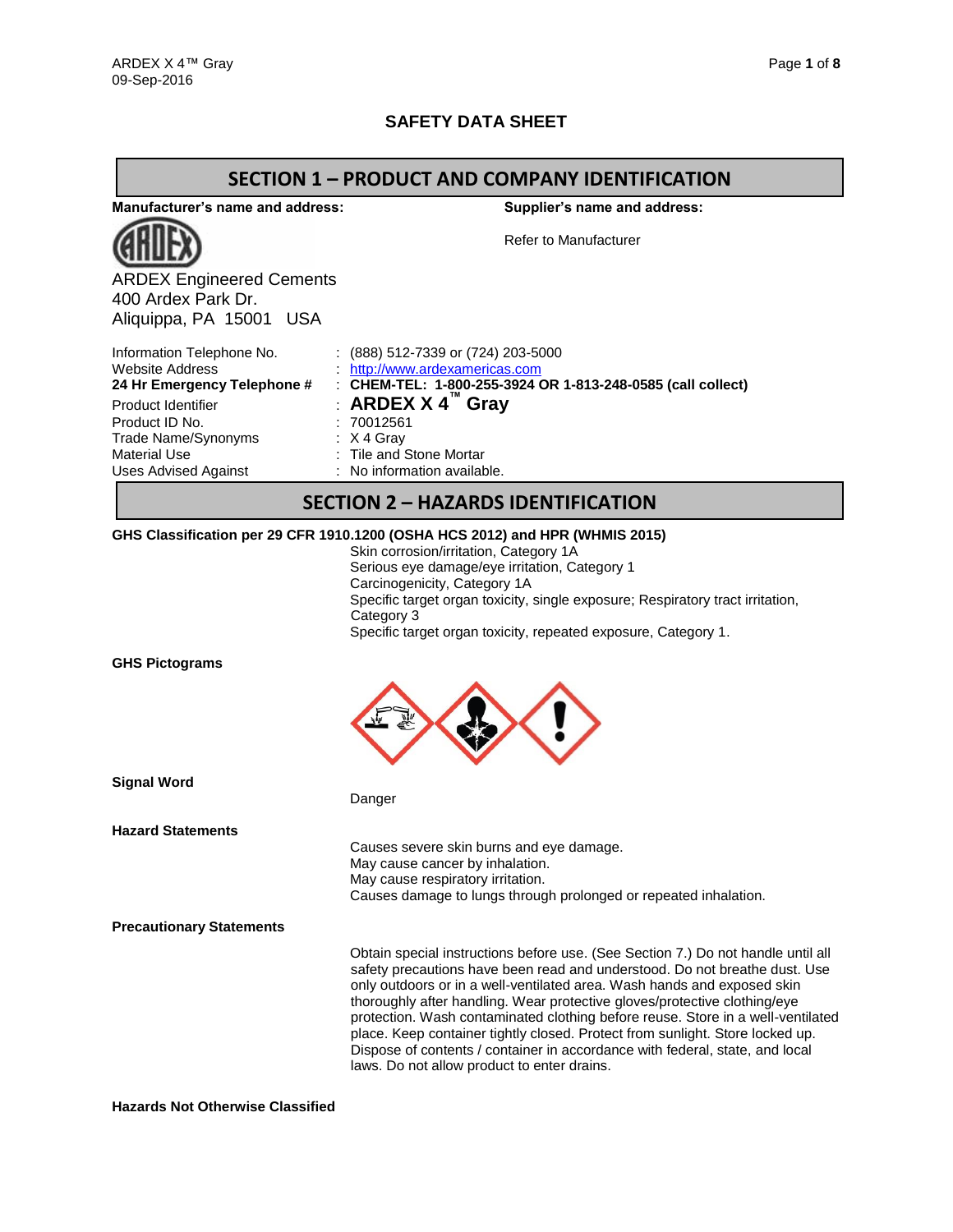None

### **% With Unknown Acute Toxicity** : Up to 96% by weight of this product consists of ingredients with unknown acute toxicity.

# **SECTION 3 – COMPOSITION/INFORMATION ON INGREDIENTS**

| Ingredients                | CAS#       | % (by weight) |
|----------------------------|------------|---------------|
| Crystalline silica, quartz | 14808-60-7 | $30 - 60$     |
| Portland cement            | 65997-15-1 | $30 - 60$     |
| Vinyl acetate copolymer    | 24937-78-8 | $1 - 5$       |

The exact percentages of the ingredients have been withheld by the manufacturer as trade secrets.

|                                         | <b>SECTION 4 - FIRST AID MEASURES</b>                                                                                                                                                                                                                                                    |
|-----------------------------------------|------------------------------------------------------------------------------------------------------------------------------------------------------------------------------------------------------------------------------------------------------------------------------------------|
| General                                 | : Call a Poison Center or doctor if you feel unwell.                                                                                                                                                                                                                                     |
| Inhalation                              | Remove victim to fresh air and keep at rest in a position comfortable for breathing.<br>If experiencing respiratory symptoms: call a doctor/physician.                                                                                                                                   |
| <b>Skin contact</b>                     | Remove/Take off immediately all contaminated clothing. Flush affected skin with<br>gently flowing lukewarm water for at least 20 minutes. Seek immediate medical<br>attention/advice.                                                                                                    |
| Eye contact                             | Rinse cautiously with water for several minutes. Remove contact lenses, if present<br>and easy to do. Continue rinsing. Get medical advice/attention.                                                                                                                                    |
| Ingestion                               | Rinse mouth. Do NOT induce vomiting. Call a POISON CENTER or<br>doctor/physician if you feel unwell.                                                                                                                                                                                     |
| <b>Notes for Physician</b>              | Treat symptomatically.                                                                                                                                                                                                                                                                   |
|                                         | Signs and symptoms of short-term (acute) exposure                                                                                                                                                                                                                                        |
| <b>Inhalation</b>                       | : Symptoms may include coughing and shortness of breath.                                                                                                                                                                                                                                 |
| <b>Skin</b>                             | Symptoms may include redness and itching. Contact with wet material, or moist<br>areas of skin, causes skin burns. Skin thickening, cracking, or fissuring may occur.                                                                                                                    |
| Eyes                                    | : Direct contact may strongly irritate or burn the eyes. Could cause blindness.                                                                                                                                                                                                          |
| Ingestion                               | : Symptoms such as gastric pain, nausea, vomiting, and diarrhea may occur.                                                                                                                                                                                                               |
| Effects of long-term (chronic) exposure |                                                                                                                                                                                                                                                                                          |
|                                         | Prolonged inhalation may cause adverse lung effects with symptoms including<br>coughing and shortness of breath. Repeated or prolonged inhalation of fine dusts<br>may cause severe scarring of the lungs, a disease called silicosis, and alveolar<br>proteinosis (lower lung disease). |
|                                         | Indication of need for immediate medical attention or special treatment                                                                                                                                                                                                                  |
|                                         | Difficulty breathing persists after removing the person to fresh air.<br>÷                                                                                                                                                                                                               |
|                                         | Any burn to the skin.                                                                                                                                                                                                                                                                    |
|                                         | Any exposure to the eye which causes irritation.                                                                                                                                                                                                                                         |
|                                         | Ingestion.                                                                                                                                                                                                                                                                               |
|                                         | <b>SECTION 5 - FIRE FIGHTING MEASURES</b>                                                                                                                                                                                                                                                |

| Suitable extinguishing media               | : Carbon dioxide, dry chemical powder, foam.                                                                                      |
|--------------------------------------------|-----------------------------------------------------------------------------------------------------------------------------------|
| Unsuitable extinguishing media             | : Water. Contact with water may cause hydration and formation of caustic alkaline<br>material.                                    |
| <b>Hazardous combustion products</b>       | : Calcium oxide, calcium oxalate, vinyl acetate, acetic acid, formic acid,<br>formaldehydes, carbon monoxide, and carbon dioxide. |
| Special fire-fighting procedures/equipment |                                                                                                                                   |
|                                            |                                                                                                                                   |

: Firefighters should wear proper protective equipment and self-contained breathing apparatus with full face piece operated in positive pressure mode. Move containers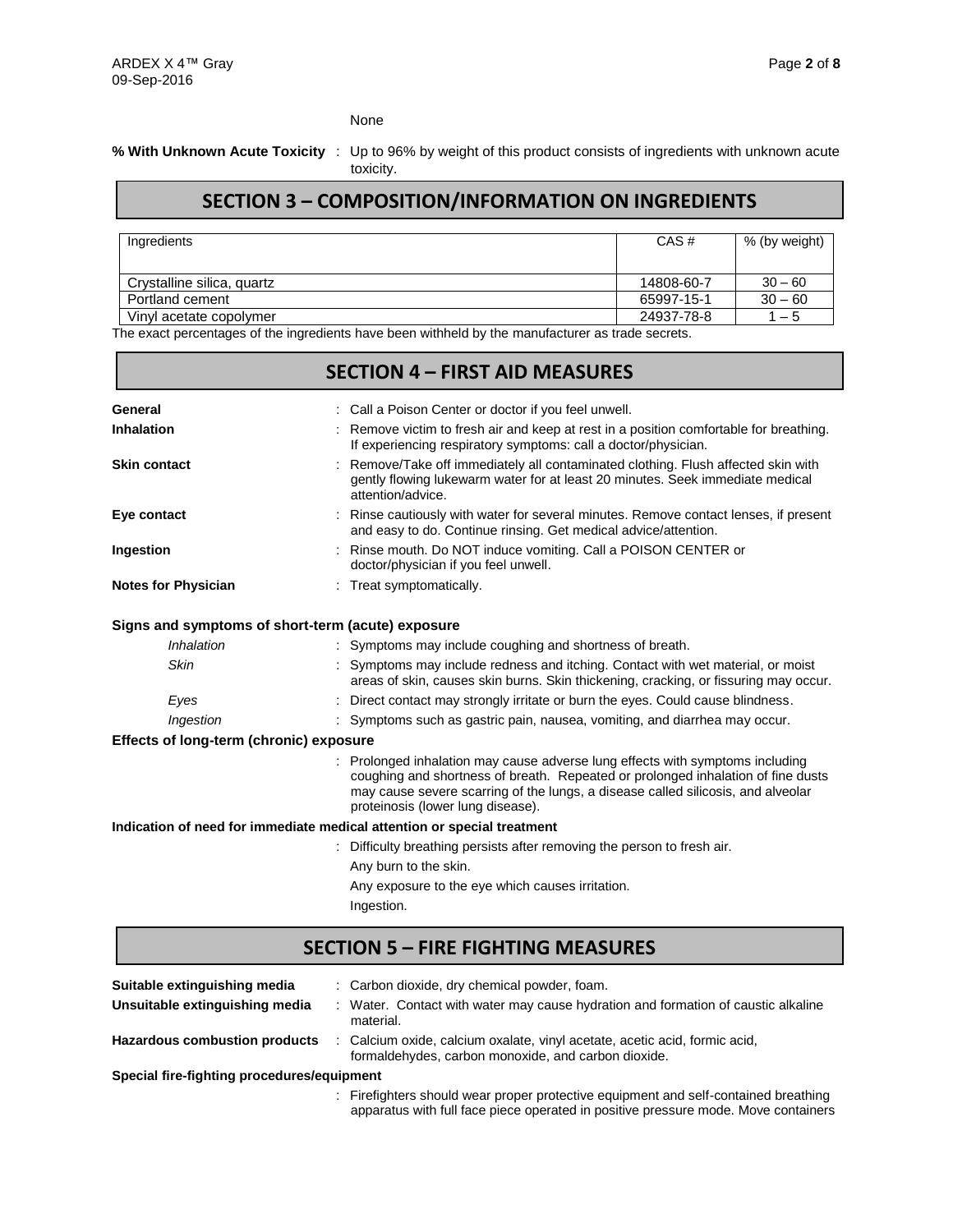from fire area if safe to do so. Water spray may be useful in cooling equipment exposed to heat and flame. After fires have been extinguished, carefully clean all equipment and surfaces exposed to fumes.

**Environmental precautions** : Do not allow material to enter drains or contaminate ground water system.

**Fire hazards/conditions of flammability**

: Not flammable under normal conditions of use.

**Flammability classification (OSHA 29 CFR 1910.1200, WHMIS 2015)**

: Not flammable

### **SECTION 6 – ACCIDENTAL RELEASE MEASURES**

| <b>Personal precautions</b>                           |  | : Restrict access to area until completion of clean-up. All persons dealing with<br>clean-up should wear the appropriate chemically protective equipment.                                                                                                                                                                                                                                                                                                  |  |  |  |
|-------------------------------------------------------|--|------------------------------------------------------------------------------------------------------------------------------------------------------------------------------------------------------------------------------------------------------------------------------------------------------------------------------------------------------------------------------------------------------------------------------------------------------------|--|--|--|
| <b>Protective equipment</b>                           |  | : Refer to Section 8 on this Safety Data Sheet, EXPOSURE CONTROLS /<br>PERSONAL PROTECTION, for additional information on acceptable personal<br>protective equipment.                                                                                                                                                                                                                                                                                     |  |  |  |
| <b>Emergency Procedures</b>                           |  | : If a spill/release in excess of the EPA reportable quantity is made into the<br>environment, immediately notify the national response center in the United States<br>(phone: 1-800-424-8002). Outside of the U.S. call the emergency number listed in<br>Section 1.                                                                                                                                                                                      |  |  |  |
|                                                       |  | US CERCLA Reportable quantity (RQ): None reported.                                                                                                                                                                                                                                                                                                                                                                                                         |  |  |  |
| Methods and materials for containment and cleaning up |  |                                                                                                                                                                                                                                                                                                                                                                                                                                                            |  |  |  |
|                                                       |  | : Ventilate area of release. Eliminate all ignition sources. Stop spill or leak at source<br>if safely possible. Contain material, preventing it from entering sewer lines or<br>waterways. Using HEPA vacuum, or other dustless methods, gather up spilled<br>material and place in suitable container for later disposal (see Section 13). Avoid<br>adding water, material becomes alkaline when wet. Notify the appropriate<br>authorities as required. |  |  |  |
| <b>Prohibited materials</b>                           |  | : Avoid adding water, material becomes alkaline when wet.                                                                                                                                                                                                                                                                                                                                                                                                  |  |  |  |
| <b>Environmental precautions</b>                      |  | Do not allow product to enter drains or waterways. Do not allow material to<br>contaminate ground water system.                                                                                                                                                                                                                                                                                                                                            |  |  |  |
| Reference to other sections                           |  | : See Section 13 for disposal information.                                                                                                                                                                                                                                                                                                                                                                                                                 |  |  |  |

## **SECTION 7 – HANDLING AND STORAGE**

| <b>Special instructions</b> | : Mixing the product according to the directions in the Technical Data Sheet will<br>produce airborne dusts, including crystalline silica. Wear a dust mast (N-95 or<br>higher) while mixing. Use ventilation to control levels of dust in the work area.                                                                                                                                                                                                                                                                                                                                                                 |
|-----------------------------|---------------------------------------------------------------------------------------------------------------------------------------------------------------------------------------------------------------------------------------------------------------------------------------------------------------------------------------------------------------------------------------------------------------------------------------------------------------------------------------------------------------------------------------------------------------------------------------------------------------------------|
| Safe handling procedures    | : Corrosive! Wear chemically resistant protective equipment during handling. Use in<br>a well-ventilated area. Training the workers on the potential health hazards<br>associated with product dust is important. Secondary inhalation exposures could<br>occur when cleaning equipment, or when removing or laundering the clothing. Do<br>not breathe dust. Avoid contact with skin, eyes and clothing. Avoid wet or humid<br>conditions. Keep away from acids and incompatibles. Avoid and control operations<br>which create dust. Keep containers tightly closed when not in use. Wash thoroughly<br>after handling. |
| <b>Storage requirements</b> | : Store in a cool, dry, well-ventilated area. Store away from heat and open flame.<br>Avoid storing in direct sunlight. Store in original container. Keep tightly closed when<br>not in use. Do not reuse empty container without commercial cleaning or<br>reconditioning.                                                                                                                                                                                                                                                                                                                                               |
| Incompatible materials      | See Section 10.                                                                                                                                                                                                                                                                                                                                                                                                                                                                                                                                                                                                           |
| Special packaging materials | Always keep in containers made of the same materials as the supply container.                                                                                                                                                                                                                                                                                                                                                                                                                                                                                                                                             |

# **SECTION 8 – EXPOSURE CONTROLS AND PERSONAL PROTECTION**

: No exposure limits have been established for the product itself. Below are exposure limits for the components in the product.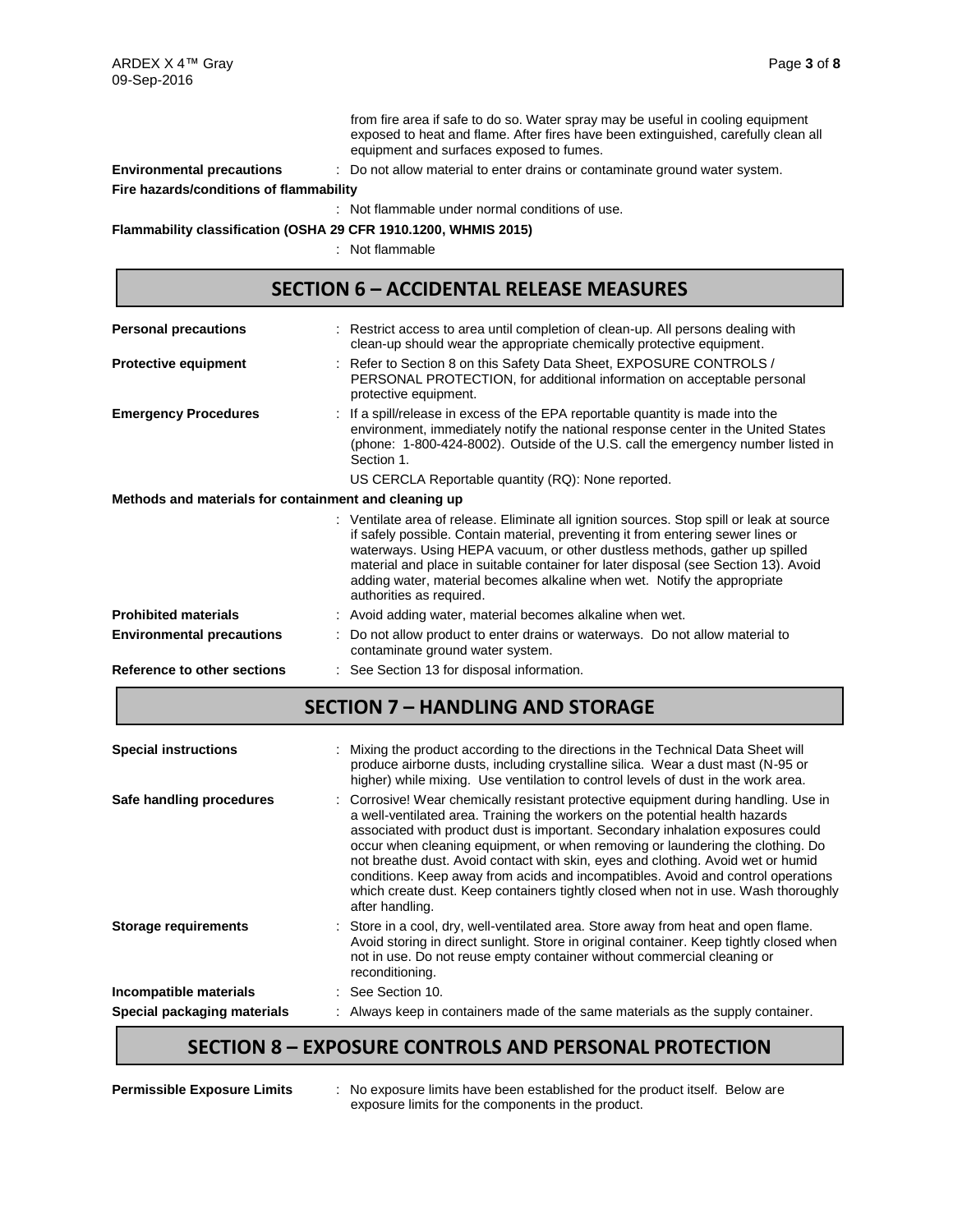| <b>Threshold Limit Values</b> |            | <b>ACGIH TLV</b>                                                                      |             | <b>OSHA PEL</b>                                                     |                  |
|-------------------------------|------------|---------------------------------------------------------------------------------------|-------------|---------------------------------------------------------------------|------------------|
| for the Ingredients           | CAS#       | <b>TWA</b>                                                                            | <b>STEL</b> | <b>PEL</b>                                                          | <b>STEL</b>      |
| Portland cement               | 65997-15-1 | 1 mg/m $3$<br>(respirable,<br>no asbestos<br>and<br>$< 1\%$<br>crystalline<br>silica) | N/Av        | 15 mg/m <sup>3</sup><br>Total dust);<br>5 mg/ $m^3$<br>(respirable) | N/Av             |
| Crystalline silica, quartz    | 14808-60-7 | $0.025$ mg/m3<br>(respirable<br>fraction)                                             | N/Av        | $0.05$ mg/m <sup>3</sup><br>(respirable)<br>(final rule<br>limit)   | N/Av             |
| Vinyl acetate copolymer       | 24937-78-8 | 10 mg/m <sup>3</sup><br>(Total dust);<br>3 mg/m $3$<br>(respirable)                   | N/Av        | 15 mg/m $3$<br>Total dust);<br>5 mg/ $m3$<br>(respirable)           | N/A <sub>v</sub> |

| <b>Engineering Controls</b>          | : Use general or local exhaust ventilation to maintain air concentrations below<br>recommended exposure limits. Ventilation should effectively remove and prevent<br>buildup of any dust generated from the handling of this product. |  |  |  |
|--------------------------------------|---------------------------------------------------------------------------------------------------------------------------------------------------------------------------------------------------------------------------------------|--|--|--|
| <b>Personal Protection Equipment</b> |                                                                                                                                                                                                                                       |  |  |  |
| Eye / face protection                | : Safety glasses or chemical goggles must be worn when using this product.<br>Additionally, a face shield is recommended if splashing is possible.                                                                                    |  |  |  |
| <b>Skin protection</b>               | : Wear chemical resistant protective clothing and impervious gloves. Glove materials<br>such as nitrile rubber or Viton (fluorocarbon rubber) are recommended.                                                                        |  |  |  |
| <b>Body protection</b>               | : Where extensive exposure to product is possible, use resistant coveralls, apron and<br>boots to prevent contact.                                                                                                                    |  |  |  |
| <b>Respiratory protection</b>        | : If work process generates excessive quantities of dust, or exposures in excess of<br>any PEL, wear an appropriate particulate respirator (dust mask). Mask should be<br>rated at N-95 or higher.                                    |  |  |  |
| Site safety equipment                | : An eyewash station and safety shower should be made available in the immediate<br>working area.                                                                                                                                     |  |  |  |
| General hygiene considerations       | : Avoid contact with eyes, skin and clothing. Do not breathe dust. Do not eat, drink<br>or smoke when using this product. Clean all equipment and clothing at end of each<br>work shift.                                              |  |  |  |

# **SECTION 9 – PHYSICAL AND CHEMICAL PROPERTIES**

| <b>Physical state</b>                                             |   | : solid              | Appearance                                 | : gray powder   |
|-------------------------------------------------------------------|---|----------------------|--------------------------------------------|-----------------|
| Odor                                                              |   | $\therefore$ No odor | Odor threshold                             | : $N/Av$        |
| рH                                                                |   | $: 10 - 12$          | <b>Specific gravity</b>                    | $: 2.7 - 3.1$   |
| <b>Boiling point</b>                                              |   | : $N/Ap$             | Coefficient of water/oil distribution      | : N/Av          |
| <b>Melting/Freezing point</b>                                     |   | : N/Av               | Solubility in water                        | : $< 55$ g/L    |
| Vapor pressure (mm Hg @ 20°C / 68°F)                              |   | : N/Av               | Evaporation rate ( $n$ -Butyl acetate = 1) | : N/Ap          |
| Vapor density $(Air = 1)$                                         |   | : N/Av               | Volatiles (% by weight)                    | : N/Av          |
| Volatile organic compounds (VOCs)                                 | ÷ | $0$ g/L              |                                            |                 |
| Particle size                                                     |   | : N/Av               | <b>Flammability classification</b>         | : Not flammable |
| <b>Flash point</b>                                                |   | : $N/Av$             | Lower flammable limit (% by vol)           | : Not available |
| Flash point method                                                |   | : $N/Av$             | Upper flammable limit (% by vol)           | : Not available |
| <b>Auto-ignition temperature</b>                                  |   | : N/Av               | <b>Decomposition temperature</b>           | : Not available |
| <b>Viscosity</b>                                                  |   | : Not available      | <b>Oxidizing properties</b>                | : Not available |
| Evalazion deta: Cancificituto meghanical impest Latetia disabargo |   |                      |                                            |                 |

**Explosion data: Sensitivity to mechanical impact / static discharge**

**:** Not expected to be sensitive to mechanical impact or static discharge.

# **SECTION 10 – REACTIVITY AND STABILITY INFORMATION**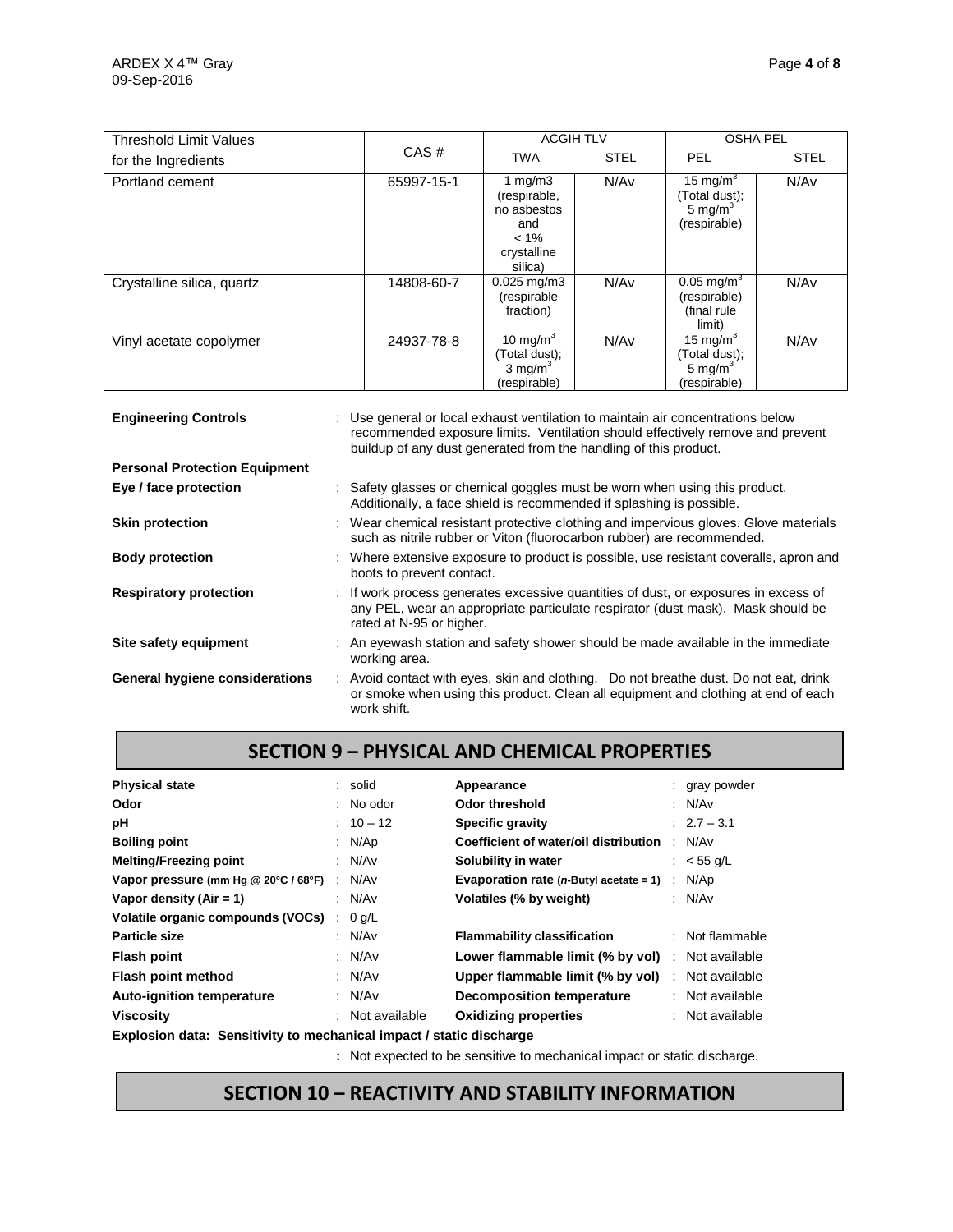| <b>Reactivity</b>                      | : Contact with water may cause hydration and formation of caustic calcium<br>hydroxide. |  |  |  |
|----------------------------------------|-----------------------------------------------------------------------------------------|--|--|--|
| <b>Stability</b>                       | : Stable under the recommended storage and handling conditions prescribed.              |  |  |  |
| <b>Hazardous reactions</b>             | : Hazardous polymerization does not occur.                                              |  |  |  |
| <b>Conditions to avoid</b>             | : High temperatures.                                                                    |  |  |  |
| Materials to avoid and incompatability |                                                                                         |  |  |  |
|                                        | : Oxidizing agents.                                                                     |  |  |  |

**Hazardous decomposition products**

: None known, refer to hazardous combustion products in Section 5.

# **SECTION 11 – TOXICOLOGICAL INFORMATION**

| <b>Routes of exposure</b>                                  | : <i>Inhalation:</i> YES | Skin Absorption: NO Skin and Eyes: Yes Ingestion: YES                                                                                                                                                                                                       |
|------------------------------------------------------------|--------------------------|-------------------------------------------------------------------------------------------------------------------------------------------------------------------------------------------------------------------------------------------------------------|
| <b>Symptoms of exposure</b>                                | : See Section 4.         |                                                                                                                                                                                                                                                             |
| <b>Calculated Acute Toxicity Estimates for the Product</b> |                          |                                                                                                                                                                                                                                                             |
| <i><b>Inhalation</b></i>                                   | : Not Available          |                                                                                                                                                                                                                                                             |
| Oral                                                       | : Not Available          |                                                                                                                                                                                                                                                             |
| Dermal                                                     | : Not Available          |                                                                                                                                                                                                                                                             |
| <b>Toxicological data</b>                                  | acute toxicity data.     | : There are insufficient data for estimating the product's acute toxicity. Several<br>components become caustic in the presence of water, and therefore should not be<br>inhaled, ingested, or allowed to contact skin. See below for individual ingredient |

| <b>Acute Toxicity Parameters</b> |            | LC50, Inhalation | LD50, Oral | LD50, Dermal  |
|----------------------------------|------------|------------------|------------|---------------|
| for the Ingredients              | CAS#       | mg/L, Rat, 4 hr  | mg/kg, rat | mg/kg, rabbit |
| Portland cement                  | 65997-15-1 | N/Av             | N/Av       | N/Av          |
| Crystalline silica, quartz       | 14808-60-7 | N/Av             | N/Av       | N/Av          |
| Vinyl acetate copolymer          | 24937-78-8 | N/Av             | > 1.000    | N/Av          |

| Skin corrosion or irritation                             | $\therefore$ Causes skin corrosion when wet.                                                                                                                                                                                                                                                           |  |  |
|----------------------------------------------------------|--------------------------------------------------------------------------------------------------------------------------------------------------------------------------------------------------------------------------------------------------------------------------------------------------------|--|--|
| Serious eye damage / eye irritation:                     | Causes eye burns. May cause blindness.                                                                                                                                                                                                                                                                 |  |  |
| Respiratory or skin sensitization                        | Portland cement may cause an allergic skin reaction, in hypersensitive individuals<br>possibly due to trace amounts of chromium.                                                                                                                                                                       |  |  |
| Germ cell mutagenicity                                   | : None known.                                                                                                                                                                                                                                                                                          |  |  |
| <b>Carcinogenic status</b>                               | : This product contains Crystalline silica. Crystalline silica (respirable size) is<br>classified as carcinogenic by inhalation by IARC (Group 1), ACGIH (Group A2),<br>NTP (Group 1) and OSHA (OSHA Select carcinogen). No other components are<br>listed as carcinogens by ACGIH, IARC, OSHA or NTP. |  |  |
| <b>Reproductive toxicity</b>                             | : None known.                                                                                                                                                                                                                                                                                          |  |  |
| <b>Specific Target Organ Toxicity, Single Exposure</b>   |                                                                                                                                                                                                                                                                                                        |  |  |
|                                                          | : May cause respiratory irritation.                                                                                                                                                                                                                                                                    |  |  |
| <b>Specific Target Organ Toxicity, Repeated Exposure</b> |                                                                                                                                                                                                                                                                                                        |  |  |
|                                                          | : May cause lung damage upon repeated or prolonged exposure.                                                                                                                                                                                                                                           |  |  |
| <b>Aspiration hazard</b>                                 | : None known.                                                                                                                                                                                                                                                                                          |  |  |
| <b>Additional information</b>                            | : N/Av                                                                                                                                                                                                                                                                                                 |  |  |

# **SECTION 12 – ECOLOGICAL INFORMATION**

| <b>Environmental effects</b> | : The product should not be allowed to enter drains or water courses, or be<br>deposited where it can affect ground or surface waters. |
|------------------------------|----------------------------------------------------------------------------------------------------------------------------------------|
| Ecotoxicological             | : No data is available on the product itself.                                                                                          |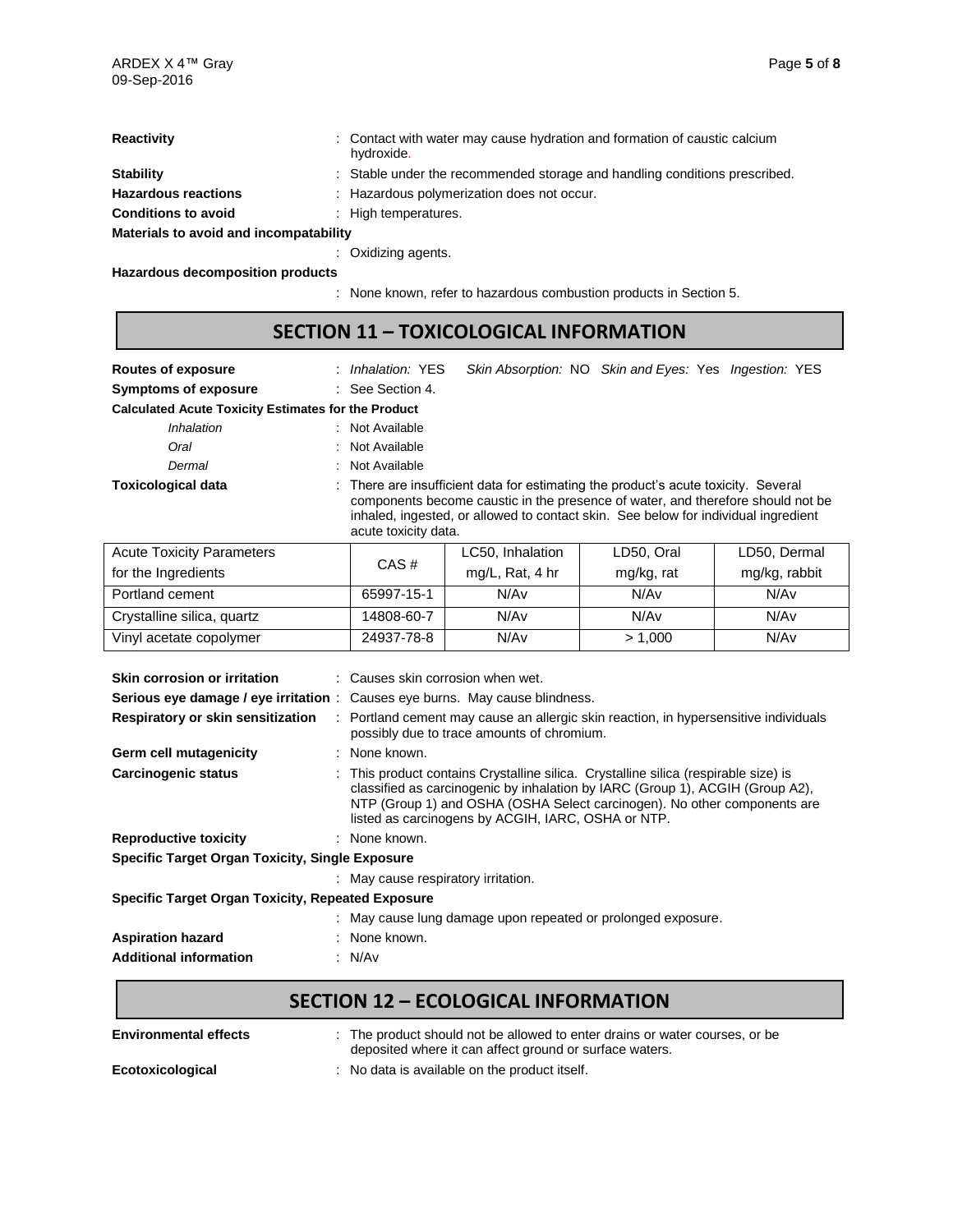| <b>Ecotoxicity</b>                                  | : No data available. |
|-----------------------------------------------------|----------------------|
| <b>Biodegradability</b>                             | : No data available. |
| <b>Bioaccumulative potential</b>                    | : No data available. |
| <b>Mobility in soil</b>                             | : No data available. |
| <b>PBT and vPvB assessment</b> : No data available. |                      |
| Other adverse effects                               | : No data available. |

### **SECTION 13 – DISPOSAL CONSIDERATION**

| <b>Handling for disposal</b> | : Handle waste according to recommendations in Section 7.                                                                                                                                                                                                                                                                                                                                        |
|------------------------------|--------------------------------------------------------------------------------------------------------------------------------------------------------------------------------------------------------------------------------------------------------------------------------------------------------------------------------------------------------------------------------------------------|
| Methods of disposal          | : You must test your waste using methods described in 40 CFR Part 261 to<br>determine if it meets applicable definitions of hazardous wastes. Dispose in<br>accordance with all applicable federal, state, provincial and local regulations.<br>Contact your local, state, provincial or federal environmental agency for specific<br>rules.                                                     |
| Packaging                    | : Handle contaminated packaging in the same manner as the product.                                                                                                                                                                                                                                                                                                                               |
| <b>RCRA</b>                  | : If this product, as supplied, becomes a waste in the United States, it may meet the<br>criteria of a hazardous waste as defined under RCRA. Title 40 CFR 261. It is the<br>responsibility of the waste generator to determine the proper waste identification<br>and disposal method. For disposal of unused or waste material, check with local,<br>state and federal environmental agencies. |

## **SECTION 14 – TRANSPORTATION INFORMATION**

| Regulatory<br><b>Information</b>               | UN<br><b>Number</b> | <b>Shipping Name</b>                                                    | <b>Class</b> | <b>Packing</b><br>Group | Label       |
|------------------------------------------------|---------------------|-------------------------------------------------------------------------|--------------|-------------------------|-------------|
| <b>TDG</b>                                     | <b>None</b>         | This product is not regulated according to Canadian<br>TDG regulations. | <b>None</b>  | <b>None</b>             | <b>None</b> |
| <b>TDG</b><br>Additional<br><b>Information</b> | <b>None</b>         |                                                                         |              |                         |             |
| <b>49 CFR/DOT</b>                              | <b>None</b>         | This product is not regulated according to US DOT<br>regulations.       | <b>None</b>  | <b>None</b>             | <b>None</b> |
| <b>49 CFR/DOT</b><br>Additional<br>Information | <b>None</b>         |                                                                         |              |                         |             |

### **SECTION 15 – REGULATORY INFORMATION**

#### **Canadian Information:**

This product has been classified according to the hazard criteria of the Hazardous Products Regulations (HPR). This SDS contains all of the information required by the HPR.

Canadian Environmental Protection Act (CEPA) information: All ingredients listed appear on either the Domestic Substances List (DSL) or the Non- Domestic Substances List (NDSL).

#### **US Federal Information:**

TSCA: All listed ingredients appear on the Toxic Substances Control Act (TSCA) inventory.

CERCLA Reportable Quantity (RQ) (40 CFR 117.302): None reported.

SARA TITLE III: Sec. 311 and 312, SDS Requirements, 40 CFR 370 Hazard Classes: Immediate (Acute) Health Hazard Chronic Health Hazard.

Under SARA Sections 311 and 312, the EPA has established threshold quantities for the reporting of hazardous chemicals. The current thresholds are 500 pounds or the threshold planning quantity (TPQ), whichever is lower, for extremely hazardous substances and 10,000 pounds for all other hazardous chemicals.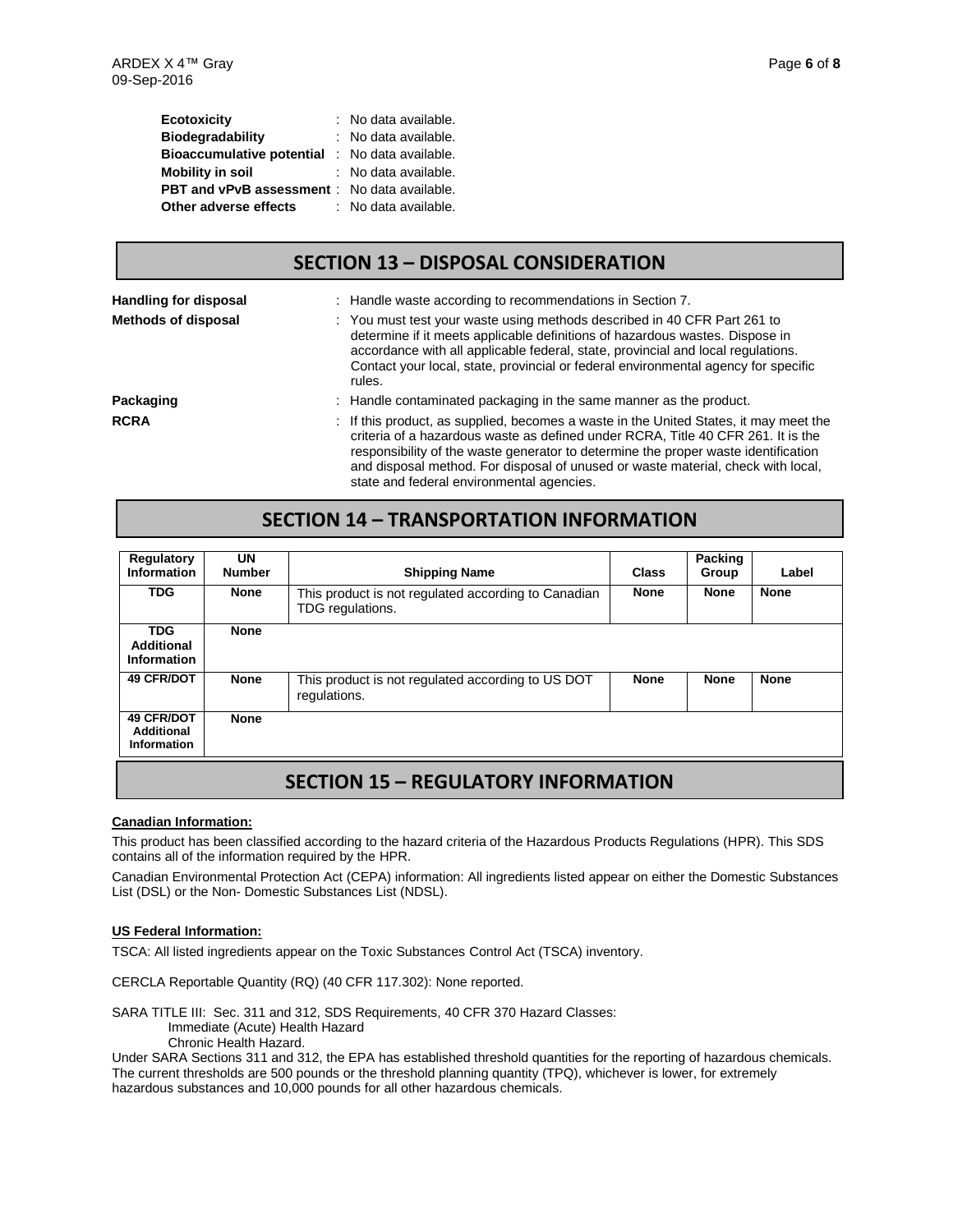#### U.S. State Right To Know Laws

California Proposition 65: Warning! This product contains a chemical known to the State of California to cause cancer. It contains Crystalline silica, quartz.

| Other State Right to Know Laws: |            |    |     |     |     |     |     |
|---------------------------------|------------|----|-----|-----|-----|-----|-----|
| Ingredient on State RTK Law?    | CAS#       | CА | МA  | ΜN  | NJ  | РA  | RI  |
| Portland cement                 | 65997-15-1 | No | YES | No  | YFS | YES | YES |
| Crystalline silica, quartz      | 14808-60-7 | No | YFS | YFS | YFS | YFS | YES |
| Amorphous fumed silica          | 69012-64-2 | No | YES | No  | YES | No  | No. |

|                    | <b>SECTION 16 - OTHER INFORMATION</b>                                                                                                                                                                                                                                                                                                                                                                                                                                                                                                                                                                                                                                                                                                                                                                                                                                                                                                                                                                                                                                                                                                                       |
|--------------------|-------------------------------------------------------------------------------------------------------------------------------------------------------------------------------------------------------------------------------------------------------------------------------------------------------------------------------------------------------------------------------------------------------------------------------------------------------------------------------------------------------------------------------------------------------------------------------------------------------------------------------------------------------------------------------------------------------------------------------------------------------------------------------------------------------------------------------------------------------------------------------------------------------------------------------------------------------------------------------------------------------------------------------------------------------------------------------------------------------------------------------------------------------------|
| <b>HMIS Rating</b> | *- Chronic Hazard 0 - Minimal 1 – Slight 2 – Moderate 3 – Serious 4 – Severe<br>Health: *3 Flammability 0 Physical Hazard 1 PPE: G<br>Gloves, safety glasses, and dust respirator                                                                                                                                                                                                                                                                                                                                                                                                                                                                                                                                                                                                                                                                                                                                                                                                                                                                                                                                                                           |
| Legend             | : ACGIH: American Conference of Governmental Industrial Hygienists<br><b>CAS: Chemical Abstract Services</b><br>CERCLA: Comprehensive Environmental Response, Compensation, and Liability<br>Act of 1980<br>CFR: Code of Federal Regulations<br>DOT: Department of Transportation<br><b>DSL: Domestic Substances List</b><br>EPA: Environmental Protection Agency<br>GHS: Globally Harmonized System<br>HPR: Hazardous Products Regulations<br>IARC: International Agency for Research on Cancer<br>Inh: Inhalation<br>N/Av: Not Available<br>N/Ap: Not Applicable<br>NIOSH: National Institute of Occupational Safety and Health<br>NTP: National Toxicology Program<br>OSHA: Occupational Safety and Health Administration<br>PEL: Permissible exposure limit<br><b>RCRA: Resource Conservation and Recovery Act</b><br>SARA: Superfund Amendments and Reauthorization Act<br>STEL: Short Term Exposure Limit<br>TDG: Canadian Transportation of Dangerous Goods Act & Regulations<br>TLV: Threshold Limit Values<br><b>TSCA: Toxic Substance Control Act</b><br>TWA: Time Weighted Average<br>WHMIS: Workplace Hazardous Materials Identification System |

#### **Disclaimer of Liability**

The Information presented herein is supplied as a guide to those who handle or use this product and has been prepared in good faith by technically knowledgeable personnel. It is not intended to be all-inclusive. The manner and conditions of use and handling may involve other and additional considerations. Safe work practices must be employed when working with any materials. It is important that the end user makes a determination regarding the adequacy of the safety procedures employed during the use of this product.

No warranty of any kind is given or implied. ARDEX Engineered Cements will not be liable for any damages, losses, injuries or consequential damages which may result from the use or reliance on any information contained herein.

**Prepared By:** ARDEX Engineered Cements 400 Ardex Park Drive Aliquippa, PA, U.S.A. 15001